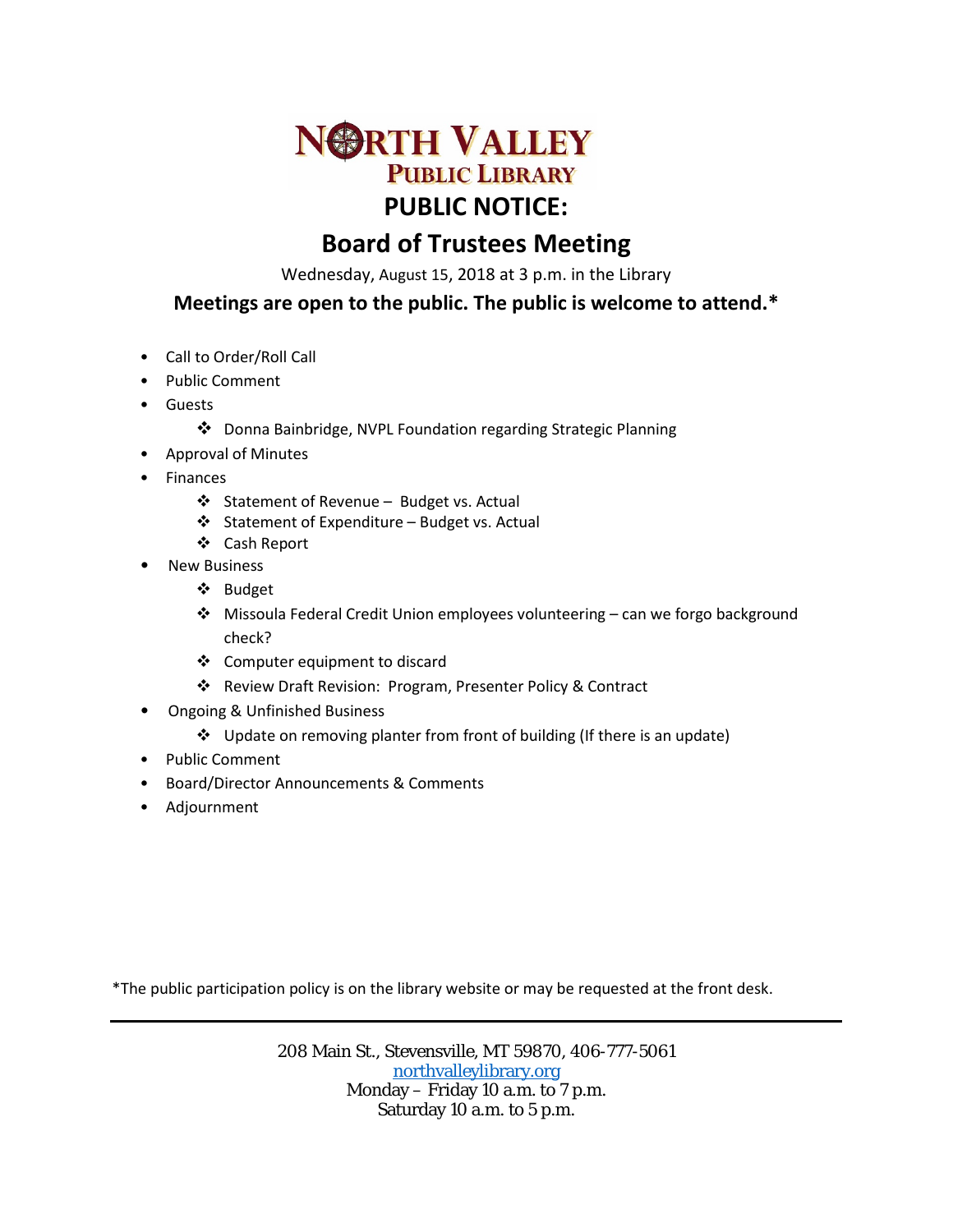North Valley Public Library Board of Trustees Minutes Wednesday, August 15, 2018, 3:00 p.m. North Valley Library Community Room

Victoria Howell, Board Chairman Kim Tiplady, Board Member Leon Theroux, Board Member Caitlin Dunn, Board Vice Chair Denise Ard, Library Director Donna Bainbridge, Guest

Caitlin presided over the meeting because Victoria had a cold. Caitlin called the meeting to order at 3:02 p.m. Dianne Snediger was not present. Donna Bainbridge, president of the NVPL Foundation, was guest speaker. No public comment.

Strategic Planning Sessions: Donna spoke of the arrangements for the upcoming NVPL Strategic Planning meeting with the community. She received input from board members and created a community call list. She will ask the Foundation board to invite people to the listening sessions. A follow up letter to participants will be sent afterward, making sure they have the essential information ahead of the meeting. A second letter will go out the  $2<sup>nd</sup>$  week of September as a reminder and include any new information.

Lauren from the State Library would like to facilitate the listening sessions. She can come on October 23rd. Donna and the board agreed to two sessions, one in the morning before work and an evening session after work. Both sessions will take place in the Library Community Room. The Foundation will provide refreshments.

Denise collected statistics and demographic and Donna will send those out. All are hoping for dynamic discussions with plenty of ideas and brainstorming. The Foundation may ask for written comments from people or groups who cannot come to the meetings. The more input the better.

Donna will meet with her board, talk about the script, break up the list for calls, etc. and start making calls after Labor Day.

Approval of minutes: Kim motioned to approve last month's minutes, Leon seconded. The motion passed unanimously.

Finances: Kim moved to approve the finances, Caitlin seconded. The motion passed unanimously.

New Business: Denise presented the 2018-2019 budget for the library. Election costs went up. The library is able to put some money into the Library Depreciation fund. Denise is waiting on Century Link to switch over to a new circuit. Currently two internet providers service the library, if one goes down the other kicks in. The board will decide if they want to keep the additional cost of keeping Charter as back up but it has not been budgeted. Victoria motioned to approve, Kim seconded. The motion passed unanimously.

The Stevensville branch of the Missoula Federal Credit Union requires employees to volunteer locally. Denise asked if the bank background checks are sufficient to meet the library's